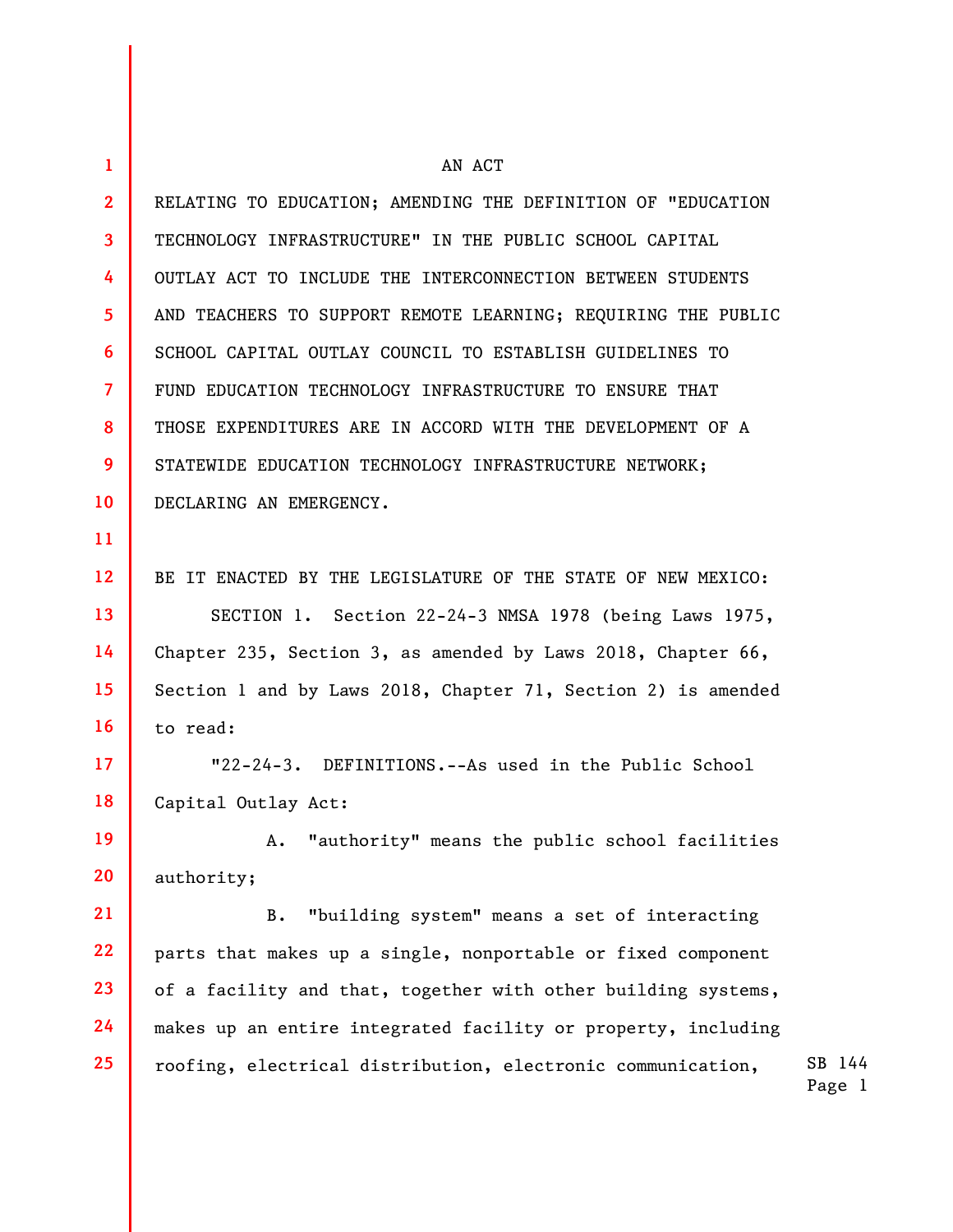4 plumbing, lighting, mechanical, fire prevention, facility shell, interior finishes, heating, ventilation and air conditioning systems and school security systems, as defined by the council;

1

2

3

5

6

7

8

9

10

11

12

13

14

17

18

19

20

21

C. "constitutional special schools" means the New Mexico school for the blind and visually impaired and the New Mexico school for the deaf;

D. "constitutional special schools support spaces" means all facilities necessary to support the constitutional special schools' educational mission that are not included in the constitutional special schools' educational adequacy standards, including performing arts centers, facilities for athletic competition, school district administration and facility and vehicle maintenance;

15 16 E. "council" means the public school capital outlay council;

F. "education technology infrastructure" means the physical hardware and services used to interconnect students, teachers, school districts and school buildings necessary to support broadband connectivity and remote learning as determined by the council;

22 23 G. "fund" means the public school capital outlay fund;

SB 144 24 25 H. "maximum allowable gross square foot per student" means a determination made by applying the

Page 2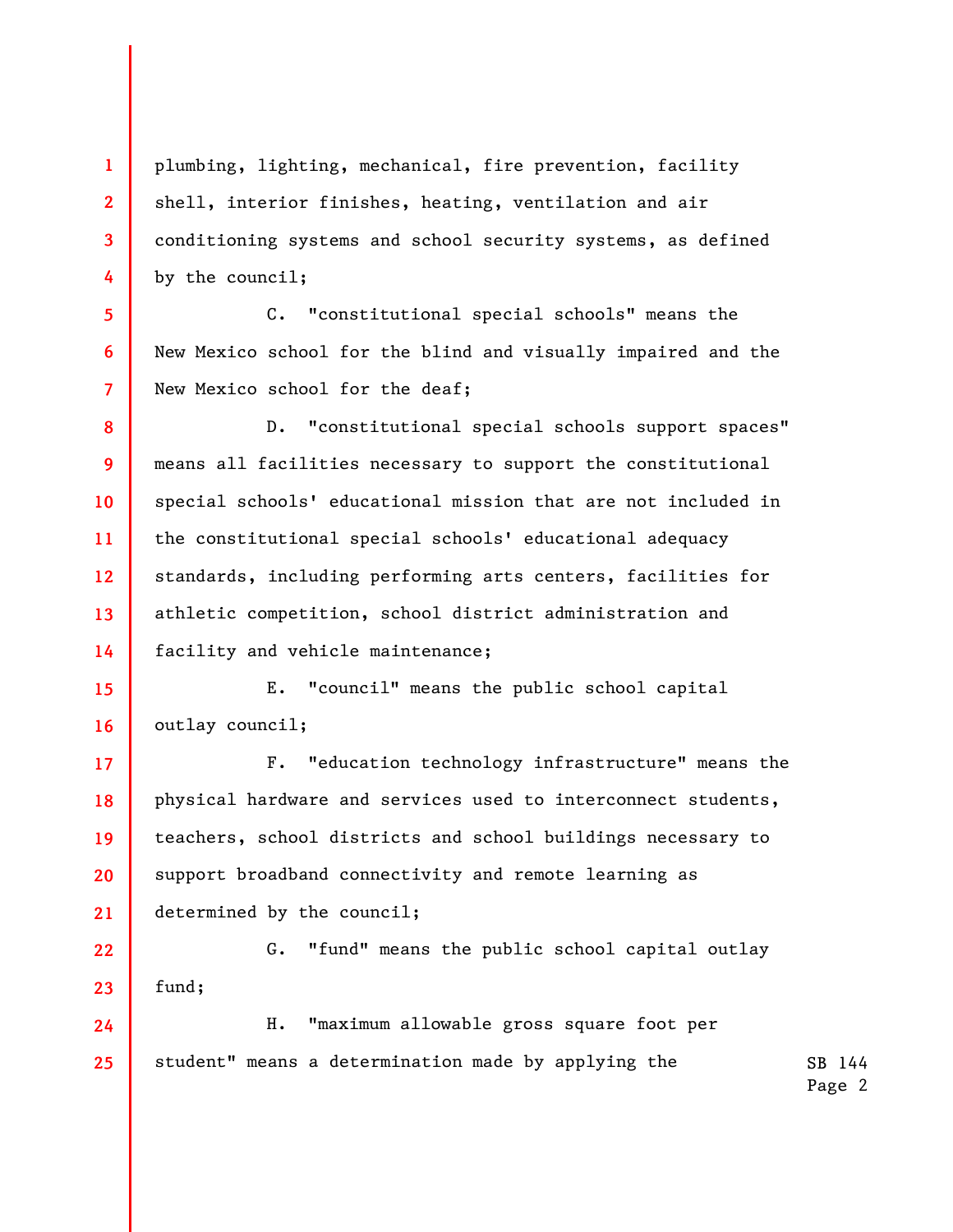established maximum allowable square foot guidelines for educational facilities based on type of school and number of students in the current published New Mexico public school adequacy planning guide to the department's current year certified first reporting date membership;

1

2

3

4

5

6

7

8

9

10

11

12

13

14

22

23

24

25

I. "replacement cost per square foot" means the statewide cost per square foot as established by the council;

J. "school district" includes state-chartered charter schools and the constitutional special schools;

K. "school district population density" means the population density on a per square mile basis of a school district as estimated by the authority based on the most current tract level population estimates published by the United States census bureau; and

15 16 17 18 19 20 21 L. "school district population density factor" means zero when the school district population density is greater than fifty people per square mile, six-hundredths when the school district population density is greater than fifteen but less than fifty-one persons per square mile and twelve-hundredths when the school district population density is less than sixteen persons per square mile."

SECTION 2. Section 22-24-4.5 NMSA 1978 (being Laws 2014, Chapter 28, Section 4, as amended) is amended to read:

"22-24-4.5. EDUCATION TECHNOLOGY INFRASTRUCTURE DEFICIENCY CORRECTIONS.--

SB 144 Page 3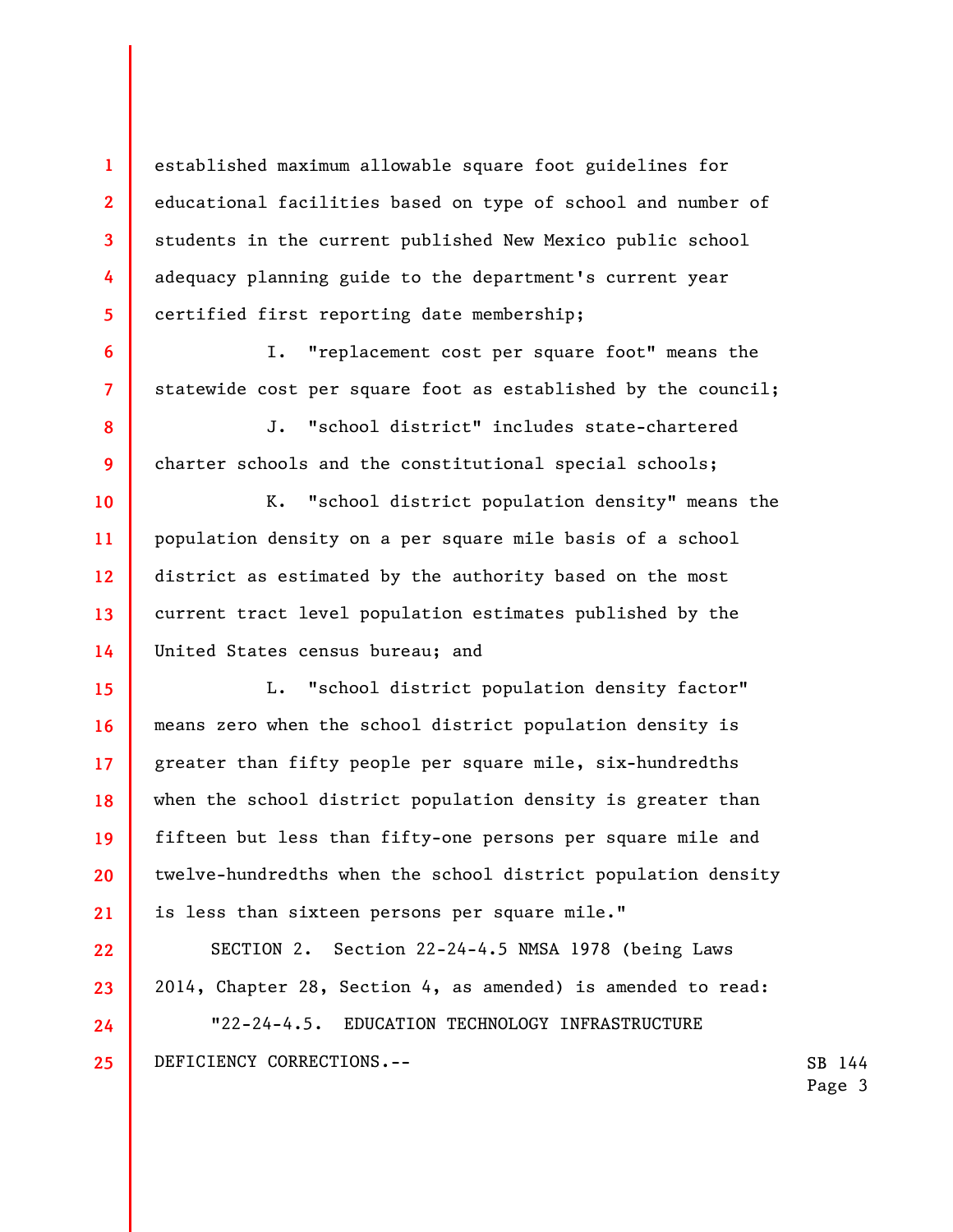SB 144 Page 4 1 2 3 4 5 6 7 8 9 10 11 12 13 14 15 16 17 18 19 20 21 22 23 24 25 A. No later than September 1, 2014, the council, with the advice of the department and the department of information technology, shall define and develop: (1) minimum adequacy standards for an education technology infrastructure deficiency corrections initiative to identify and determine reasonable costs for correcting education technology infrastructure deficiencies in or affecting school districts; (2) a methodology for prioritizing projects to correct education technology infrastructure deficiencies in or affecting school districts; and (3) a methodology for determining a school district's share of the project costs. B. The council shall develop guidelines for a statewide education technology infrastructure network that integrates regional hub locations for network services and the installation and maintenance of equipment. The council may fund education technology infrastructure projects or items that the council determines are in accord with the guidelines and necessary to education for: (1) students; (2) school buses; (3) internet connectivity within a school district; (4) a multi-district regional education